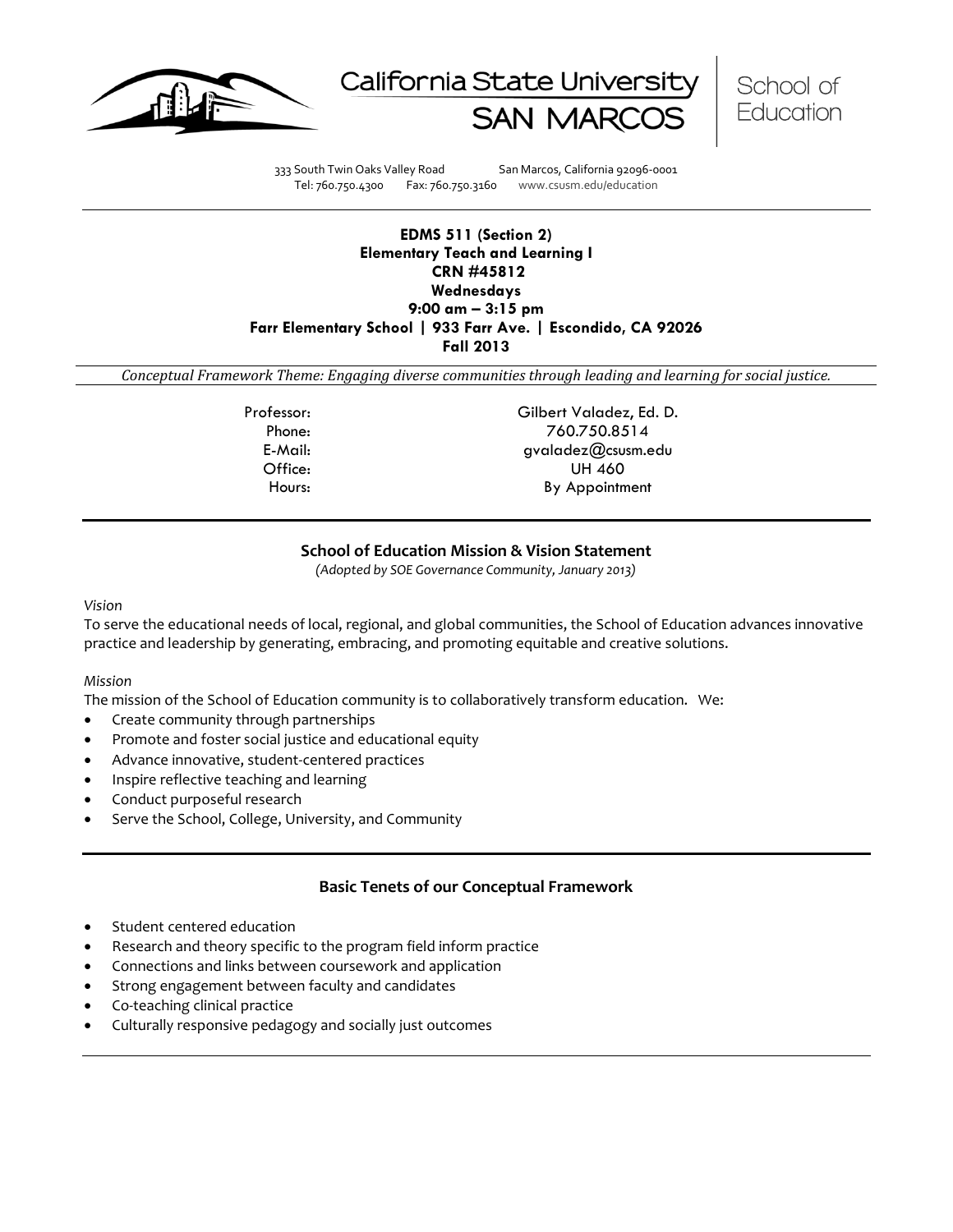# **COURSE DESCRIPTION**

Focuses on developing a preliminary understanding of learning theory and instructional practice in technologyintegrated and inclusive elementary classrooms. (*See catalog for additional details*.)

# VALADEZ:

This course requires participation in public schools and other education-related contexts. This course is designed:

- to extend pre-service candidates' understandings about numerous philosophies of teaching and learning;
- to inform pre-service candidates about key concepts and procedures as they relate to students learning English and students with special education labels;
- to encourage further infusion of technology into curriculums.

# **Course Prerequisites:**

Admission to the Multiple Subject/CLAD Teacher Credential Program

# **Course Objectives:**

The purposes of this course are threefold:

- to expand pre-service candidates knowledge about general learning theories and experiences with a range of pedagogical practices;
- to enhance pre-service candidates' awareness of the multiple perspectives and learning styles that exist in diverse classrooms and other education-related settings;
- to provide a safe environment for pre-service candidates' discussion of, and experimentation with, a variety of techniques and methods of instruction.

## **Required Texts**

- Wiggins and McTighne, (2000) *Understanding by Design* Association of Supervision and Curriculum Development
- Lemov, D., (2010) Teach Like a Champion, Josesy Boss Teacher Publication, , San Francisco, California.

# **Authorization to Teach English Learners**

This credential program has been specifically designed to prepare teachers for the diversity of languages often encountered in California public school classrooms. The authorization to teach English learners is met through the infusion of content and experiences within the credential program, as well as additional coursework. Students successfully completing this program receive a credential with authorization to teach English learners. *(Approved by CCTC in SB 2042 Program Standards, August 02)*

# **STUDENT LEARNING OUTCOMES**

## **Teacher Performance Expectation (TPE) Competencies**

The course objectives, assignments, and assessments have been aligned with the CTC standards for the Multiple Subject Credential. This course is designed to help teachers seeking a California teaching credential to develop the skills, knowledge, and attitudes necessary to assist schools and district in implementing effective programs for all students. The successful candidate will be able to merge theory and practice in order to realize a comprehensive and extensive educational program for all students. You will be required to formally address the following TPEs in this course:

- TPE 6d Engaging and supporting all learners (Student Study Team Assignment)
- TPE 9 Creating & managing effective instructional time (Classroom Management Assignment)

# **California Teacher Performance Assessment (CalTPA)**

Beginning July 1, 2008 all California credential candidates must successfully complete a state-approved system of teacher performance assessment (TPA), to be embedded in the credential program of preparation. At CSUSM this assessment system is called the CalTPA or the TPA for short.

To assist your successful completion of the TPA, a series of informational seminars are offered over the course of the program. TPA related questions and logistical concerns are to be addressed during the seminars. Your attendance to TPA seminars will greatly contribute to your success on the assessment.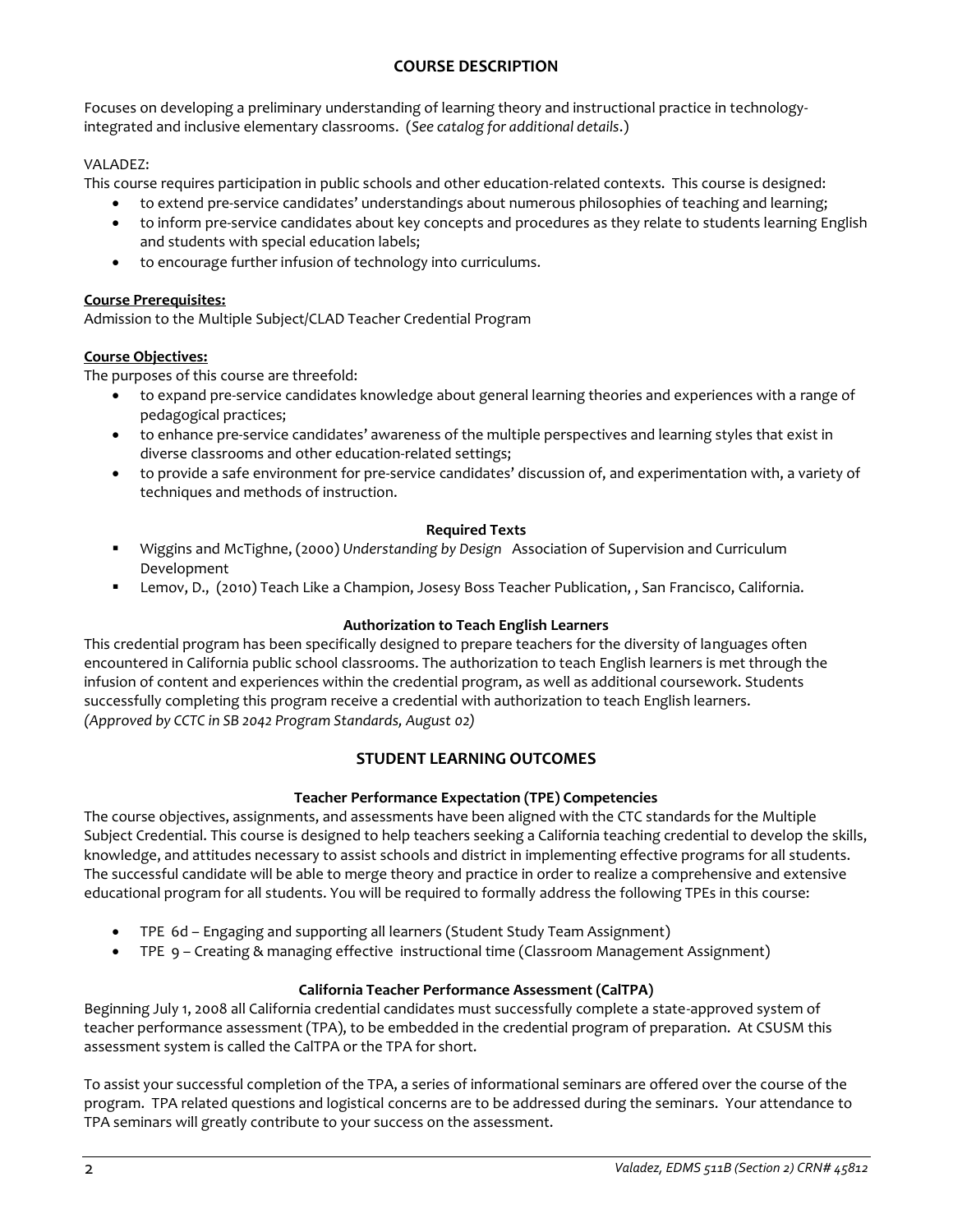Additionally, SoE classes use common pedagogical language, lesson plans (lesson designs), and unit plans (unit designs) in order to support and ensure your success on the TPA and more importantly in your credential program.

The CalTPA Candidate Handbook, TPA seminar schedule, and other TPA support materials can be found on the SoE website:<http://www.csusm.edu/education/CalTPA/ProgramMaterialsTPA.html>

## **Assessment of Professional Dispositions**

Assessing a candidate's dispositions within a professional preparation program is recognition that teaching and working with learners of all ages requires not only specific content knowledge and pedagogical skills, but positive attitudes about multiple dimensions of the profession. The School of Education has identified six dispositions – social justice and equity, collaboration, critical thinking, professional ethics, reflective teaching and learning, and life-long learning—and developed an assessment rubric. For each dispositional element, there are three levels of performance *unacceptable*, *initial target*, and *advanced target*. The description and rubric for the three levels of performance offer measurable behaviors and examples.

The assessment is designed to provide candidates with ongoing feedback for their growth in professional dispositions and includes a self-assessment by the candidate. The dispositions and rubric are presented, explained and assessed in one or more designated courses in each program as well as in clinical practice. Based upon assessment feedback candidates will compose a reflection that becomes part of the candidate's Teaching Performance Expectation portfolio. Candidates are expected to meet the level of *initial target* during the program.

## **School of Education Attendance Policy**

Due to the dynamic and interactive nature of courses in the School of Education, all students are expected to attend all classes and participate actively. At a minimum, students must attend more than 80% of class time, or s/he may not receive a passing grade for the course at the discretion of the instructor. Individual instructors may adopt more stringent attendance requirements. Should the student have extenuating circumstances, s/he should contact the instructor as soon as possible. *(Adopted by the COE Governance Community, December, 1997).*

**For this course**: If a student misses 20% or is late (or leaves early) for more than three sessions, the highest possible grade earned will be a "C". Please note you must earn a C+ or better to continue in the credential program. **Notification of absences does not automatically excuse a student from class. It is the responsibility of the student to meet with the instructor and discuss make up of class time or assignments.**

## **Students with Disabilities Requiring Reasonable Accommodations**

Students with disabilities who require reasonable accommodations must be approved for services by providing appropriate and recent documentation to the Office of Disable Student Services (DSS). This office is located in Craven Hall 4300, and can be contacted by phone at (760) 750-4905, or TTY (760) 750-4909. Students authorized by DSS to receive reasonable accommodations should meet with their instructor during office hours or, in order to ensure confidentiality, in a more private setting.

## **All University Writing Requirement**

In keeping with the All-University Writing Requirement, all 3 unit courses must have a writing component of at least 2,500 words (approximately). This will be met through written assignments.

## **CSUSM Academic Honesty Policy**

"Students will be expected to adhere to standards of academic honesty and integrity, as outlined in the Student Academic Honesty Policy. All written work and oral presentation assignments must be original work. All ideas/materials that are borrowed from other sources must have appropriate references to the original sources. Any quoted material should give credit to the source and be punctuated with quotation marks.

Students are responsible for honest completion of their work including examinations. There will be no tolerance for infractions. If you believe there has been an infraction by someone in the class, please bring it to the instructor's attention. The instructor reserves the right to discipline any student for academic dishonesty in accordance with the general rules and regulations of the university. Disciplinary action may include the lowering of grades and/or the assignment of a failing grade for an exam, assignment, or the class as a whole."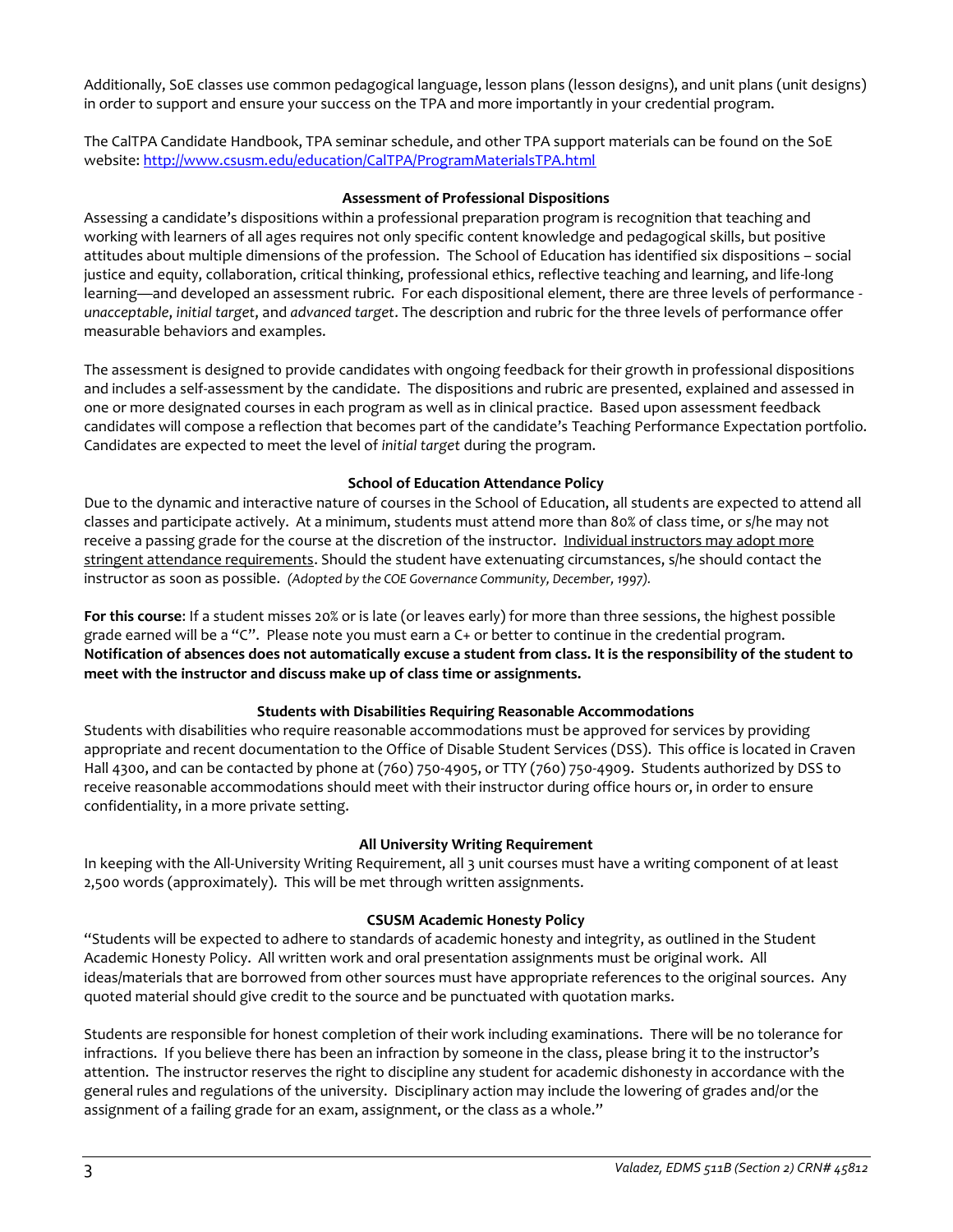http://library.csusm.edu/plagiarism/index.html. If there are questions about academic honesty, please consult the University catalog.

### **Use of Technology:**

**Plagiarism:**

Students are expected to demonstrate competency in the use of various forms of technology (i.e. word processing, electronic mail, Moodle, use of the Internet, and/or multimedia presentations). Specific requirements for course assignments with regard to technology are at the discretion of the instructor. Keep a digital copy of all assignments for use in your teaching portfolio. All assignments will be submitted online, and some will be submitted in hard copy as well. Details will be given in class.

Incidents of Academic Dishonesty will be reported to the Dean of Students. Sanctions at the University level may

work is paraphrased or plagiarized see the Plagiarism Prevention for Students website

As an educator, it is expected that each student will do his/her own work, and contribute equally to group projects and processes. Plagiarism or cheating is unacceptable under any circumstances. If you are in doubt about whether your

### **Electronic Communication Protocol:**

include suspension or expulsion from the University.

Electronic correspondence is a part of your professional interactions. If you need to contact the instructor, e-mail is often the easiest way to do so. It is my intention to respond to all received e- mails in a timely manner. Please be reminded that e-mail and on-line discussions are a very specific form of communication, with their own nuances and etiquette. For instance, electronic messages sent in all upper case (or lower case) letters, major typos, or slang, often communicate more than the sender originally intended. With that said, please be mindful of all e-mail and on- line discussion messages you send to your colleagues, to faculty members in the School of Education, or to persons within the greater educational community. All electronic messages should be crafted with professionalism and care.

Things to consider:

- Would I say in person what this electronic message specifically says?
- How could this message be misconstrued?
- Does this message represent my highest self?
- Am I sending this electronic message to avoid a face-to-face conversation?

In addition, if there is ever a concern with an electronic message sent to you, please talk with the author in person in order to correct any confusion.

### **Course Requirements**

| Total                                     | 100 points |
|-------------------------------------------|------------|
| Attendance/Participation                  | 10 points  |
| Management Plan Grid                      | 15 points  |
| TPA Lesson Plan Guide                     | 20 points  |
| Response to Intervention Action Plan      | 10 points  |
| Ability Case Study                        | 10 points  |
| Peer Teaching Demonstration               | 20 points  |
| Session Reflections and Discussion Forums | 15 points  |

### **Assignments**

### **Management Plan Grid 15 points**

In this activity you will fill in a classroom management grid as directed. You may brainstorm with others in class to work on your plan. The plan will consist of statements of your guiding principles of classroom management. For each principle you will describe two strategies that demonstrates how you will apply your principles. Each strategy will also include a rationale detailing how your strategies illustrated your classroom management principles. Your task will be to fill each square of the grid for five key elements of classroom management. You will also write a simple one-page newsletter detailing your classroom rules, etc.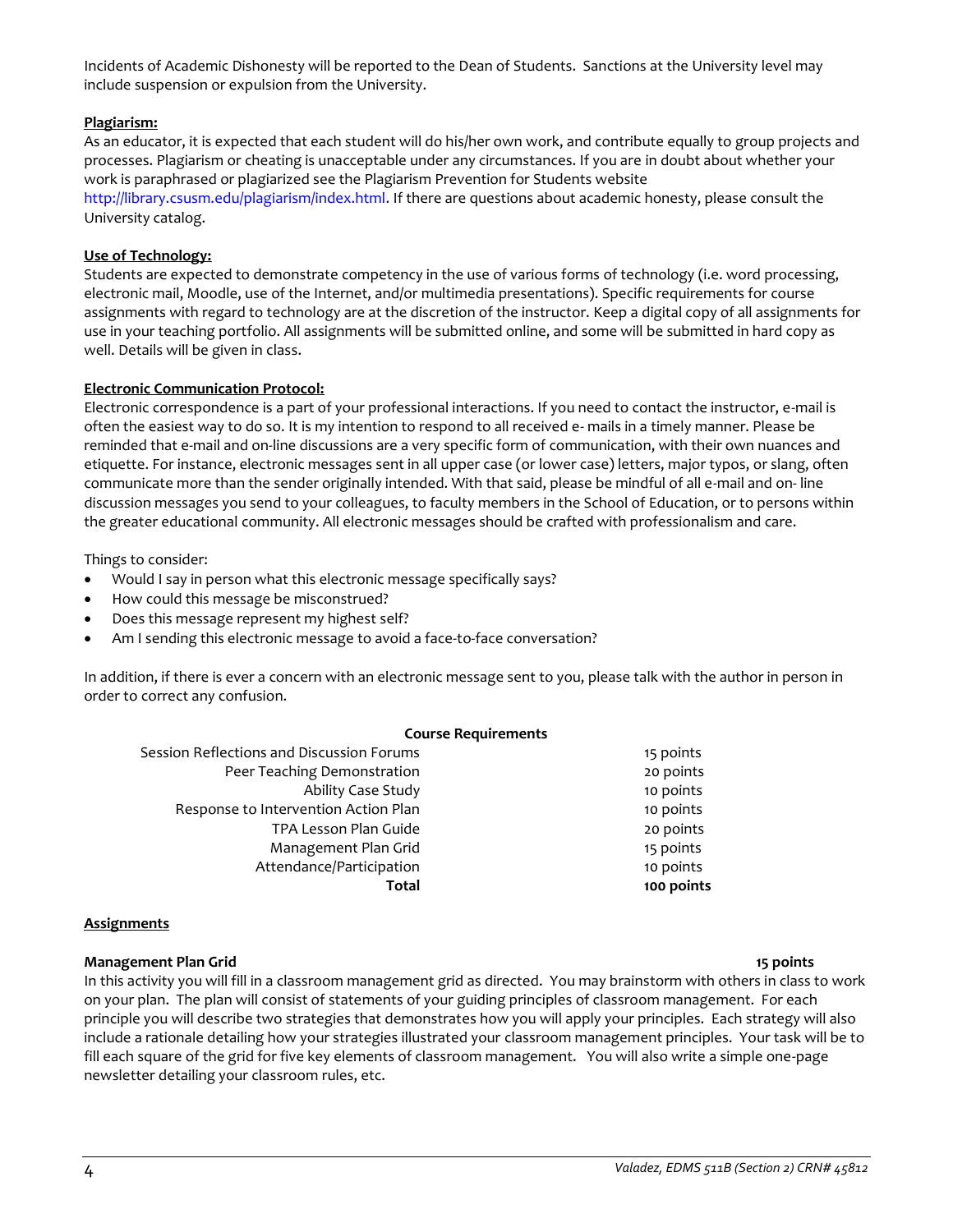## **Peer Teaching Demonstration 20 points**

You are required to sign up to facilitate discussion on an assigned reading from Teach Like a Champion for one class session. You will work with a partner to prepare a 15-20 minute learning activity about the reading. The activity should engage the class and allow us to examine and apply the materials in a meaningful way. You will find a guide for peer presentations in the Cougar Course shell for this class. Follow this guide to complete your assignment.

## **Session Reflections and Discussion Forums 15 points**

Throughout the course you are required to submit session reflections and discussion forums dealing with a variety relevant course topics. These submissions are graded. Each submission is worth a point toward your grade. The directions for completing each of these entries are written into the Cougar course shell. Be sure to complete the reflections and discussion forums on time so as to not impede the discussions in this course.

## **TPA 11 Lesson Planning Grid 20 points**

In this course you will complete all of the Teacher Performance Assessment II. This will be completed during two workshop days at the start of the eight sessions. You will also revisit and edit your lesson plan throughout the eight weeks of our class. Your work will be conducted in small groups of 3-4 students. Each student will be required to submit a completed lesson plan at the end of the eight-week class.

## **Ability Case Study Analysis 10 points**

This assignment requires you to take steps to modify your teaching plans to accommodate the varied learning needs you are presented with in the first few days/weeks of school. Please make both short (for the day or week) and longer (for the month or quarter) plans to address the needs of these students. You will be provided a template on the Moodle shell to complete your work. Completion of this assignment will require you use an ability matrix to create an action plan to address students with special needs.

## **Response to Intervention Action Plan 10 points**

In this assignment you will revisit the case study analysis as part of learning about Response to Intervention. The RTI process involves carefully documenting the adaptations and modifications we have tried, and the resulting impact or lack of impact on academic achievement of students. You will come up with an action plan document what has been tried and how it has worked. It is not enough to plan for varied learning needs, we need to follow up to be sure our interventions have been effective, and if not, try new interventions to ensure each student achieves academically to the best of their ability. As was the case with the case study analysis, you will be provided a format for completing this assignment on the Moodle shell.

**Participation 10 points** You will be graded on your classroom participation. It is an expectation that you will behave in a professional manner. This will require that you approach your instructor, school personnel, and colleagues in a respectful manner that emphasizes problem solving. Your full attendance means you are not distracted by electronic equipment. As a rule, cell phones should be turned off or to the vibrate mode during class. Laptop computers are essential to the process of our learning; however, it is expected that all students will avoid recreational use of computers during class and that laptops will be put away at the request of the instructor. Of course, participation all includes the extent to which you participate in class discussion, how you interact with colleagues, and that you submit all discussion forums and session reflections on time.

## **Electronic Submissions of Assignments**

This course is paperless. All assignments are to be turned into the Moodle shell (a.k.a. Cougar Course) on time. Points will be deducted for late submissions as the work you do is essential to the discussions conducted in this course. Make sure you turn in the assignments in Word, 12 pt. font, in Times New Roman.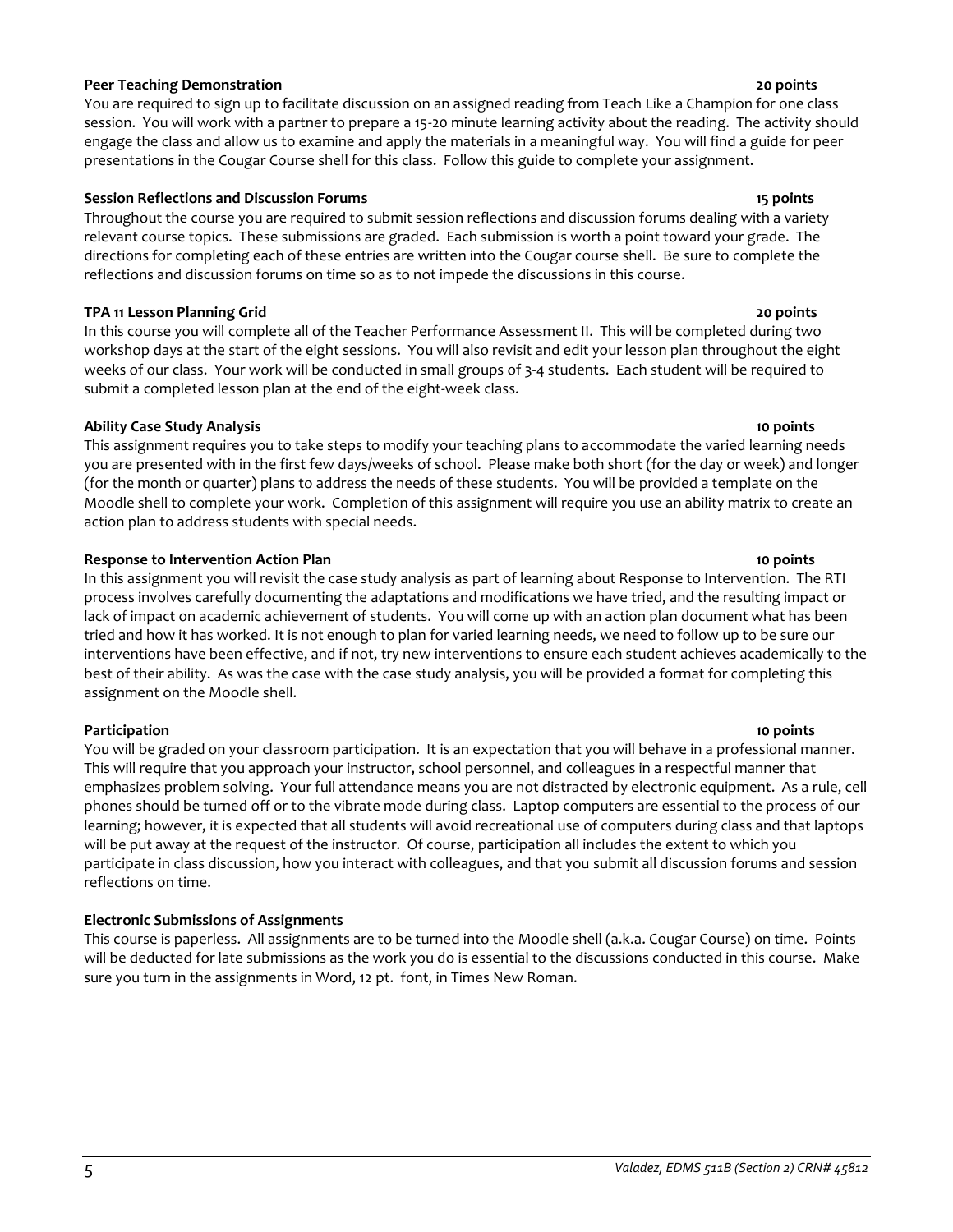## **Grading Standards**

All students will come prepared to class; readings and homework assignments are listed on the dates on which they are due.

All required work is expected to be on time. One grade level will be deducted for each class meeting for which it is late (e.g., an "A" assignment that is submitted one class session late will be marked down to a "B"). Unless prior instructor approval is secured, assignments will not be accepted three class sessions after which they are due. Exceptions will be handled on a case-by-case basis, as determined by the instructor.

It is expected that students will proofread and edit their assignments prior to submission. Students will ensure that the text is error-free (grammar, spelling), and ideas are logically and concisely presented. The assignment's grade will be negatively affected as a result of this oversight. Each written assignment will be graded approximately 80% on content and context (detail, logic, synthesis of information, depth of analysis, etc.), and 20% on mechanics (grammar, syntax, spelling, format, uniformity of citation, etc.). All citations, where appropriate, will use American Psychological Association (APA) format. Consult American Psychological Association (APA) Manual, 5<sup>th</sup> edition for citation guidance.

Grading will also include a component of "professional demeanor." Students will conduct themselves in ways that are generally expected of those who are entering the education profession. This includes but is not limited to:

- On-time arrival to all class sessions;
- Advance preparation of readings and timely submission of assignments;
- Respectful participation in all settings (e.g., whole group, small group, in/outside of class);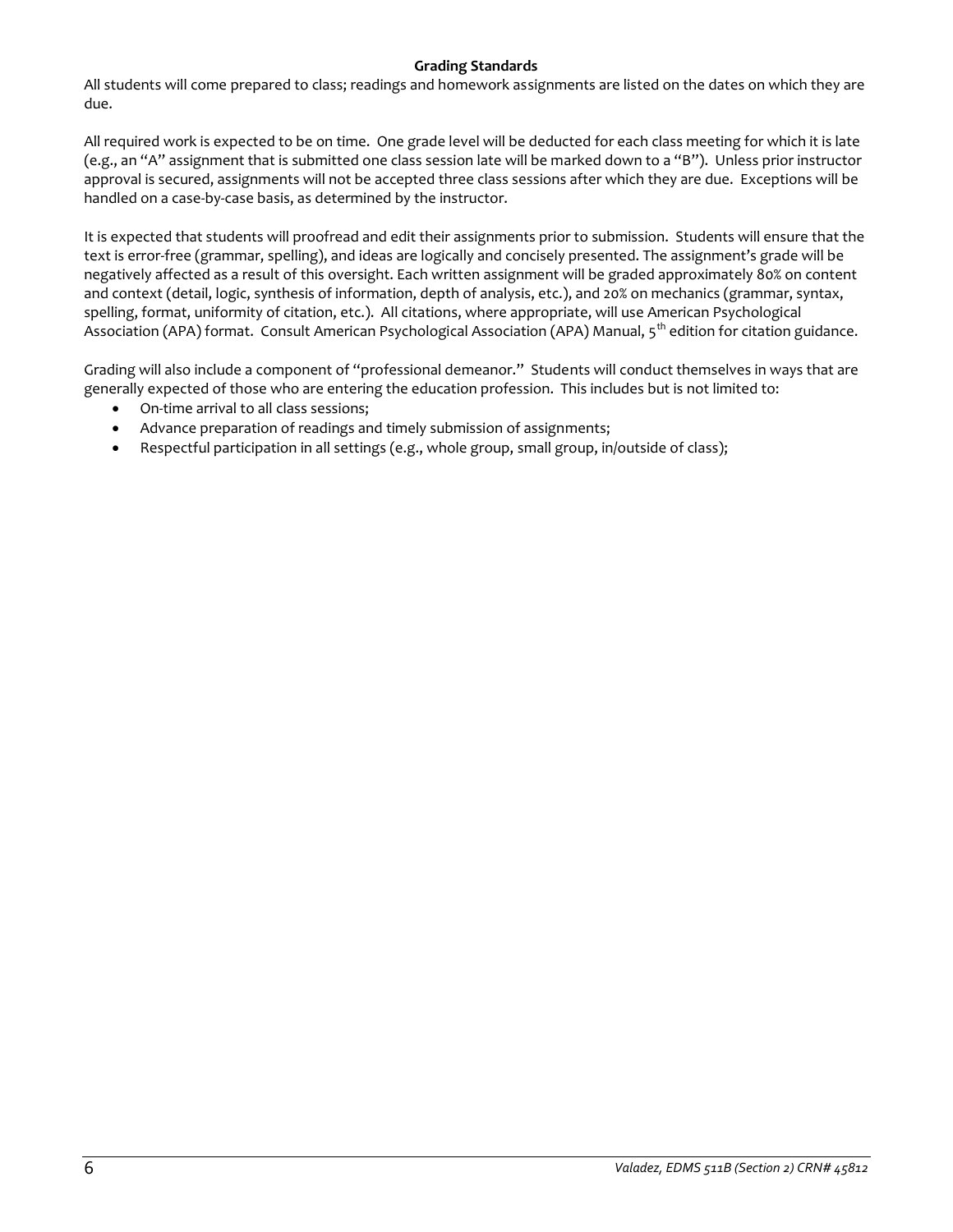# **Tentative Course Schedule**

| Date                       | <b>Topic</b>                                            | <b>Readings &amp; Assignments Due</b>                                               |
|----------------------------|---------------------------------------------------------|-------------------------------------------------------------------------------------|
| 1                          | Introduction/Course overview                            | Read forward, the author, and introduction, and                                     |
| 08/27/13                   | Community building                                      | Chapter two, Planning that ensures academic<br>achievement - Teach Like a Champion. |
|                            | Lesson planning workshop                                |                                                                                     |
|                            | Management issue: Planning for academic                 | Submit classroom introduction assignment.                                           |
|                            | achievement                                             |                                                                                     |
|                            |                                                         | <b>Examine</b> TPA 2 materials to prepare for lesson<br>writing workshop.           |
|                            |                                                         |                                                                                     |
|                            |                                                         | Submit session reflection.                                                          |
| $\overline{2}$<br>09/03/13 | Lesson planning workshop, continued                     | Read Chapter one, Setting high expectations - Teach<br>Like a Champion.             |
|                            | Differentiation and universal access                    |                                                                                     |
|                            |                                                         | Browse the linked articles to prepare to teach a                                    |
|                            | Using an ability matrix for differentiation             | diverse group of students.                                                          |
|                            | Peer teaching presentation                              | Review the management plan assignment.                                              |
|                            | Management issue: Setting high academic                 | Group one: Prepare for peer teaching, Chapter one -                                 |
|                            | expectations.                                           | Teach like a Champion.                                                              |
|                            |                                                         | Submit: session reflection.                                                         |
| 3                          | Six Facets of Understanding                             | Read Chapter three, Structuring and delivering                                      |
| 09/1013                    |                                                         | lessons - Teach Like a Champion, and "Six facets of                                 |
|                            | What is it to know?                                     | understanding" article.                                                             |
|                            | Peer teaching presentation                              | Review the management plan grid and write down                                      |
|                            |                                                         | any questions you have about this assignment.                                       |
|                            | Management issue: Structuring and delivering<br>lessons | Complete discussion forum, What does it mean to                                     |
|                            |                                                         | know?                                                                               |
|                            |                                                         |                                                                                     |
|                            |                                                         | Group two: Prepare for peer teaching, Chapter<br>three, Teach Like a Champion.      |
|                            |                                                         |                                                                                     |
|                            |                                                         | Submit session reflection.                                                          |
| 4<br>09/17/13              | Overview of pre-assessment, formative, and              | Read Chapter four, Engaging students in lessons -                                   |
|                            | summative assessment strategies.                        | Teach Like a Champion, and "Backward design 101"<br>article.                        |
|                            | Introduction of principles of backward design           |                                                                                     |
|                            | lesson planning                                         | Browse all of the content links for assessment and                                  |
|                            | Peer teaching presentation                              | think about the question: What are the elements of a<br>quality assessment?         |
|                            |                                                         |                                                                                     |
|                            | Management issue: Engaging student is                   | Complete discussion forum, Assessment sample and                                    |
|                            | lessons                                                 | reflection.                                                                         |
|                            |                                                         | Group three: Prepare for peer teaching, "Backward                                   |
|                            |                                                         | design 101," turn in one page lesson plan.                                          |
|                            |                                                         | Group four: Prepare for peer teaching, Chapter four,                                |
|                            |                                                         | Teach Like a Champion.                                                              |
|                            |                                                         | Submit session reflection                                                           |